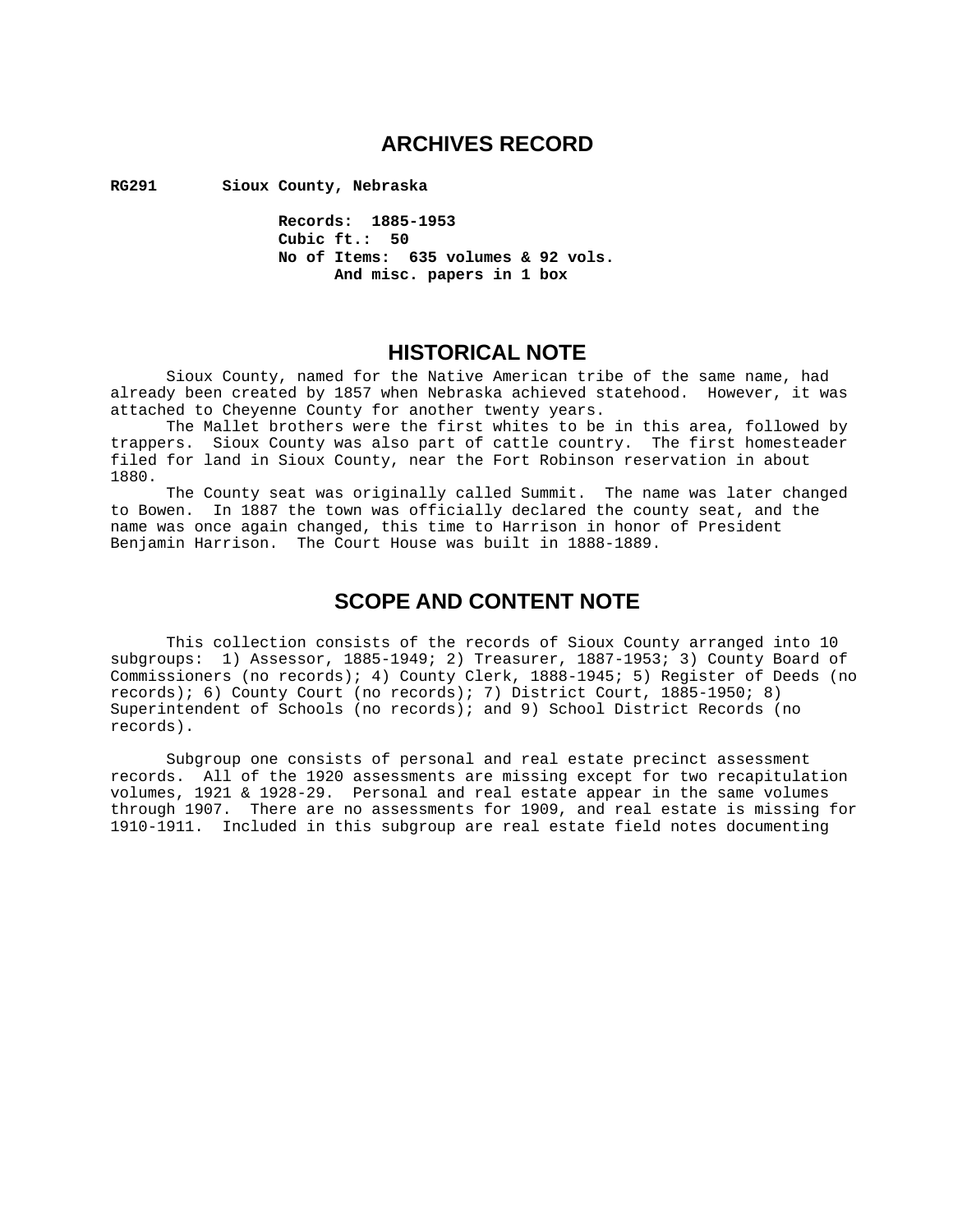ADDED ENTRIES: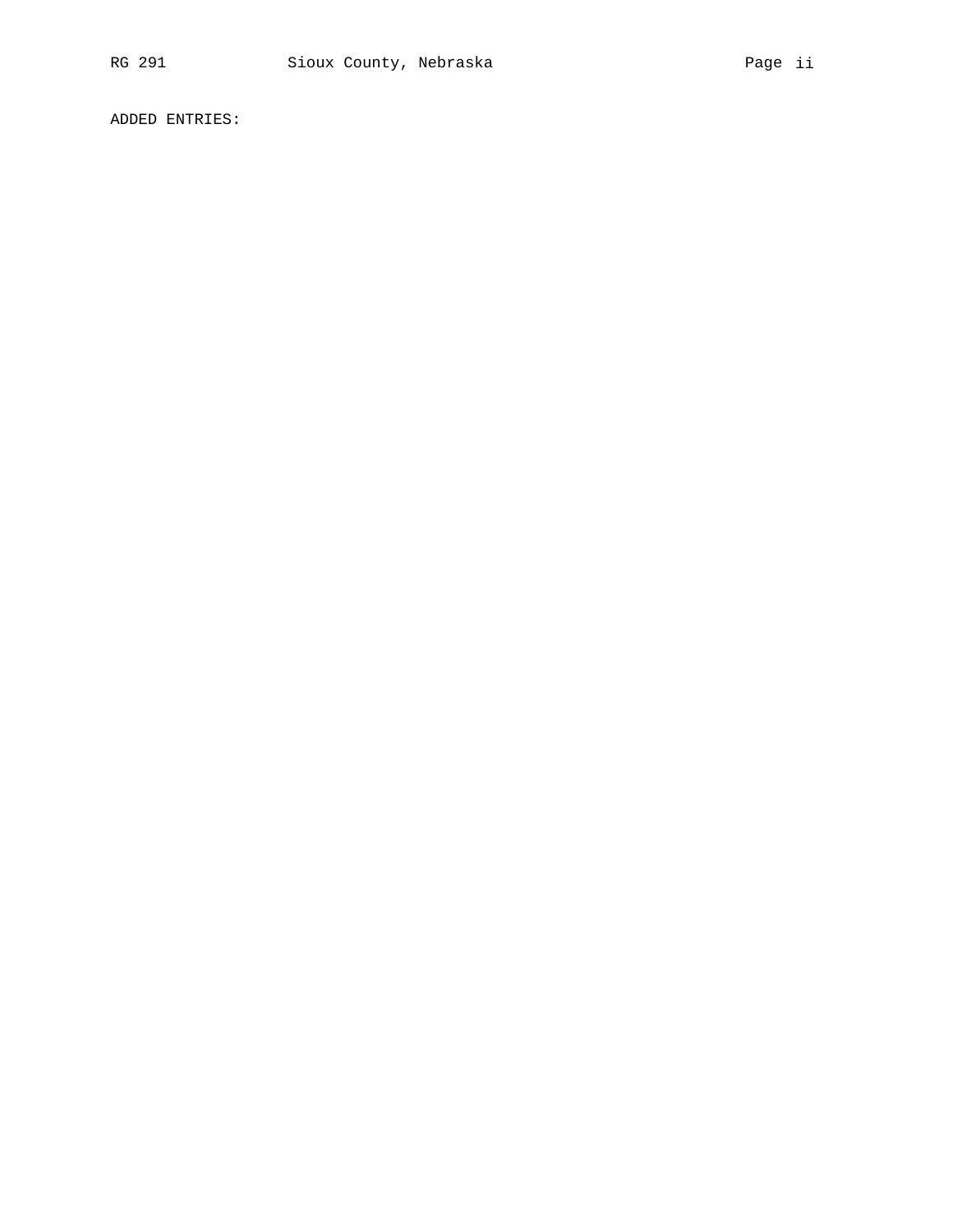changes in real estate values. These volumes cover the years 1916-1951.

 Subgroup two is divided into six series: 1) Tax Lists, 1887-1947; 2) Delinquent Tax Lists, 1896-1920; 3) Tax Sale & Redemption, 1888-1927; 4) Motor Vehicle Tax Lists, 1948-1950; 5) State Tax Suit, 1929-1932; and 6) School Land Records, 1887-1941. Personal Tax Lists go only to 1922. Real Estate Tax List, 1934 and 1936 are missing. Motor Vehicle tax assessments are included with personal assessment volumes, 1938-1950.

 There are no records in storage for Subgroup Three, County Board of Commissioners.

 Subgroup Four, County Clerk, is divided into five series: 1) Marriage Records, 1887-1986; 2) Election Records, 1924-1944; 3) Bond Records (no records); 4) Professional Registers, 1888-1945; 5) Brand & Estray records (no records); and 6) Miscellany, 1917-1919. Election Records of series two include one box of records, 1924-1944 for general, primary and special elections. Professional Registers of series four include registers for dentists, embalmers, and optometrists. Series six, miscellany, consists of one volume recording motor vehicle registrations, 1917-1919.

 There are no records accessioned for Subgroups Five and Six, County Court and Register of Deeds.

 Subgroup Seven, District Court, includes the naturalization records of the county, 1887-1928. Included are Declarations of Intention, 1887-1927; Petition & Record, 1904-1928; and certificates of citizenship, 1888-1926. There was no card index accessioned. Most volumes, except Naturalization Record Vol. A have an index at start of volumes.

 No records for the Sioux County Superintendent of Schools or the individual school districts of the counties have been accessioned.

## **DESCRIPTION**

### **SUBGROUP ONE COUNTY ASSESSOR, 1885-1953**

 **SERIES ONE PRECINCT ASSESSMENTS, 1885-1950** 

| Points, Hat Creek, Montrose,   |
|--------------------------------|
| Running Water, War Bonnet, and |
|                                |
|                                |
|                                |
| Hat Creek, Montrose, Running   |
|                                |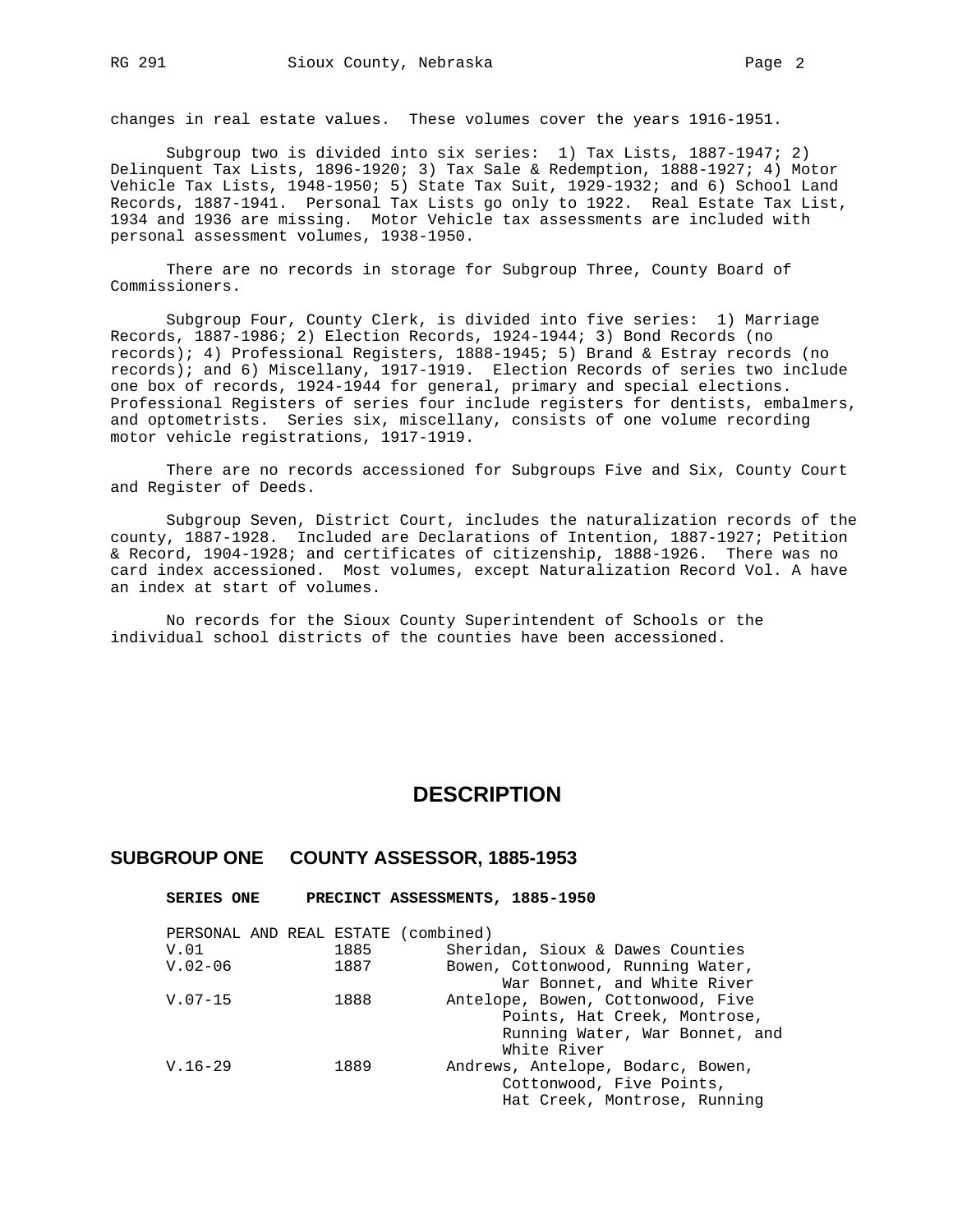|              |      | Water, Lower Running Water,<br>Sheep Creek, Smoke and Sheep<br>Creeks, War Bonnet, White River                                                                                                                              |
|--------------|------|-----------------------------------------------------------------------------------------------------------------------------------------------------------------------------------------------------------------------------|
| $V.30-43$    | 1890 | Andrews, Antelope, Bodarc, Bowen,<br>Cottonwood, Five Points, Hat<br>Creek, Montrose, Running Water,<br>Lower Running Water, Sheep Creek<br>Snake Creek, War Bonnet, and<br>White River                                     |
| $V.44 - 58$  | 1891 | same as 1890, with addition of<br>Village of Harrison, Bowen Pct                                                                                                                                                            |
| $V.59 - 73$  | 1892 | same as 1891 except Lower Running<br>Water changed to Cook Pct.                                                                                                                                                             |
| $V.74 - 88$  | 1893 | same as 1892                                                                                                                                                                                                                |
| $V.89 - 105$ | 1894 | Andrews, Antelope, Bodarc, Bowen,<br>Harrison Village, Cook, Cotton-<br>wood, Five Points, Hat Creek,<br>Montrose, Running Water, Sheep<br>Creek, Snake Creek, Sugar Loaf,<br>War Bonnet, Whistle Creek, and<br>White Creek |
| $V.106-122$  | 1895 | Andrews, Antelope, Bodarc, Bowen,<br>Harrison Village, Cottonwood,<br>Five Points, Hat Creek, Highland                                                                                                                      |

| <b>SERIES ONE</b>                     |                         | PRECINCT ASSESSMENTS, 1885-1950 (cont.)                                                                                                                                                     |
|---------------------------------------|-------------------------|---------------------------------------------------------------------------------------------------------------------------------------------------------------------------------------------|
|                                       | V. 106-122 1895 (cont.) | Montrose, Running Water, Snake<br>Creek, Sugar Loaf, War Bonnet,<br>Whistle Creek, and White River                                                                                          |
| V.123-138<br>$V.139-154$<br>V.155-170 | 1896<br>1897<br>1898    | same as 1895<br>same as 1895<br>same as 1895                                                                                                                                                |
| V.171-183                             | 1899                    | Andrews, Antelope, Bowen, Harrison<br>Village, Cottonwood, Hat Creek,<br>Montrose, Running Water, Snake<br>Creek, Sugar Loaf, War Bonnet,<br>Whistle Creek, White River                     |
| V.184-196                             | 1900                    | same as 1899                                                                                                                                                                                |
| V.197-211                             | 1901                    | same as 1900, also Sheep Creek                                                                                                                                                              |
| $V.212 - 225$                         | 1902                    | Andrews, Antelope, Bowen, Harrison<br>Village, Cottonwood, Hat Creek,<br>Montrose, Running Water, Sheep<br>Creek, Snake Creek, Sugar Loaf,<br>War Bonnet, Whistle Creek, and<br>White River |
| $V.226 - 239$                         | 1903                    | same as 1902                                                                                                                                                                                |
| $V.240 - 253$                         | 1904                    | same as 1902                                                                                                                                                                                |
| V.254-267                             | 1905                    | same as 1902                                                                                                                                                                                |
| $V.268 - 280$                         | 1906                    | same as 1902                                                                                                                                                                                |
| $V.281 - 294$                         | 1907                    | same as 1902                                                                                                                                                                                |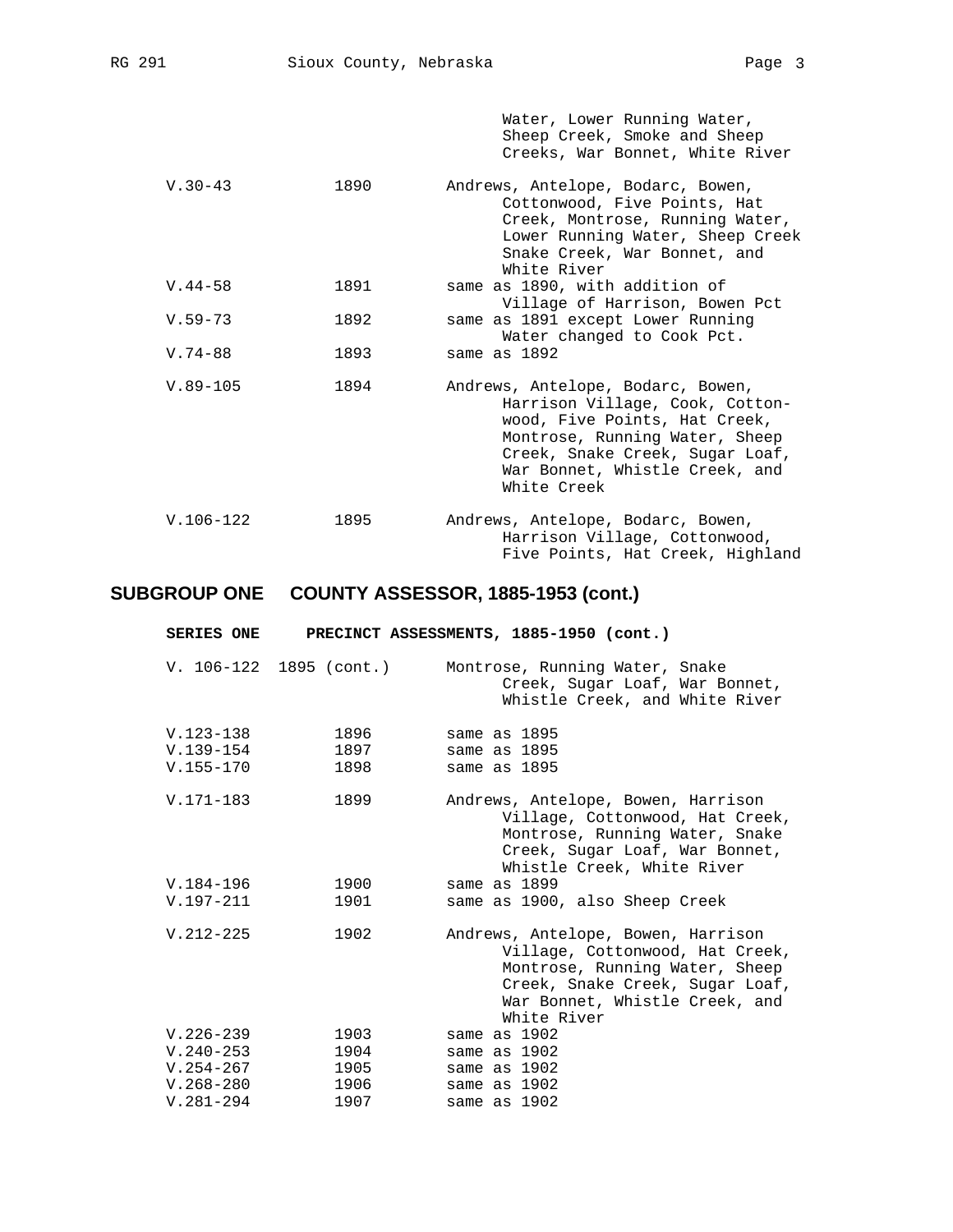| $V.295 - 297$ | 1908 | Personal                                                                                                                                                                            |
|---------------|------|-------------------------------------------------------------------------------------------------------------------------------------------------------------------------------------|
|               |      | Andrews, Antelope, Bowen, and<br>Village of Harrison; Running<br>Water, Sheep Creek, Snake Creek<br>Sugar Loaf; Townsend, White<br>River, Whistle Creek, and War<br>Bonnet          |
| $V.298 - 309$ | 1908 | Real Estate<br>Andrews, Antelope, Bowen,<br>Harrison Village, Cottonwood,<br>Lowell, Montrose, Running Water,<br>Sheep Creek, Snake Creek, Sugar<br>Loaf, Townsend, & Whistle Creek |

| <b>SERIES ONE</b>            |      | PRECINCT ASSESSMENTS, 1885-1950 (cont.)                                                                                                                                                                                                                   |
|------------------------------|------|-----------------------------------------------------------------------------------------------------------------------------------------------------------------------------------------------------------------------------------------------------------|
| NO ASSESSMENTS FOR 1909      |      |                                                                                                                                                                                                                                                           |
| $V.310 - 325$                | 1910 | Personal<br>Andrews, Antelope, Bowen with<br>Harrison Village, Cottonwood,<br>Hat Creek, Lowell, Montrose,<br>Roosevelt, Running Water, Sheep<br>Creek, Snake Creek, Sugar Loaf,<br>Townsend, War Bonnet, Whistle<br>Creek, and White River               |
| NO REAL ESTATE FOR 1910-1911 |      |                                                                                                                                                                                                                                                           |
| $V.326 - 341$                | 1911 | Personal<br>Andrews, Antelope, Bowen<br>(labeled Brown), Harrison Village,<br>Cottonwood, Lowell,<br>Montrose, Roosevelt, Running<br>Water, Sheep Creek, Snake Creek<br>Townsend, War Bonnet, White River                                                 |
| $V.342 - 357$                | 1912 | Personal<br>Andrews, Antelope, Bowen<br>(labeled Brown) including<br>Harrison Village, Cottonwood,<br>Hat Creek, Lowell, Roosevelt,<br>Running Water, Sheep Creek,<br>Snake Creek, Sugar Loaf,<br>Townsend, War Bonnet, Whistle<br>Creek, and White River |
| $V.358 - 373$                | 1912 | Real Estate                                                                                                                                                                                                                                               |
| $V.374 - 390$                | 1913 | same as 1912 personal<br>Personal<br>Andrews, Antelope, Bowen-<br>including Harrison Village,<br>Cottonwood, Hat Creek, Lowell,<br>Montrose, Panhandle, Roosevelt,<br>Running Water, Sheep Creek,<br>Snake Creek, Sugar Loaf,                             |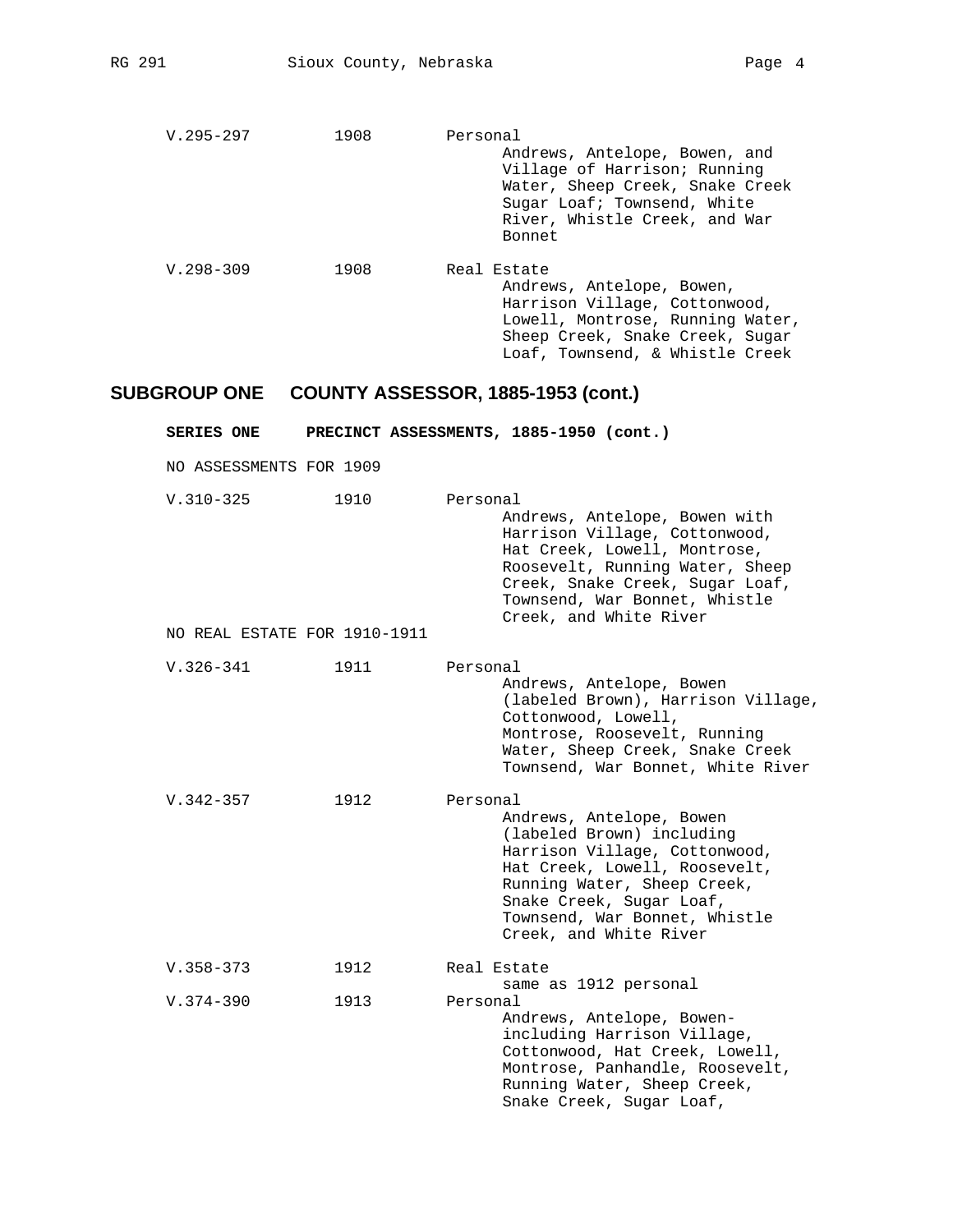Townsend, War Bonnet, Whistle Creek, and White River

## **SUBGROUP ONE COUNTY ASSESSOR, 1885-1953 (cont.)**

| <b>SERIES ONE</b> |      | PRECINCT ASSESSMENTS, 1885-1950 (cont.)                                                                                                                                                                                                                              |
|-------------------|------|----------------------------------------------------------------------------------------------------------------------------------------------------------------------------------------------------------------------------------------------------------------------|
| $V.391 - 408$     | 1913 | Real Estate<br>Andrews, Antelope, Bowen,<br>Harrison Village (1913-1914),<br>Cottonwood, Hat Creek, Lowell,<br>Montrose, Panhandle, Roosevelt,<br>Running Water, Sheep Creek,<br>Snake Creek, Sugar Loaf,<br>Townsend, War Bonnet, Whistle<br>Creek, and White River |
| $V.409-426$       | 1914 | Personal<br>Andrews, Antelope, Bowen,<br>Harrison Village, Cottonwood,<br>Hat Creek, Lowell, Montrose,<br>Panhandle, Roosevelt, Running<br>Water, Sheep Creek, Snake Creek,<br>Sugar Loaf, Townsend, War<br>Bonnet, Whistle Creek, and<br>White River                |
| $V.427 - 443$     | 1914 | Real Estate<br>Andrews, Antelope, Bowen,<br>Cottonwood, Hat Creek, Lowell,<br>Montrose, Panhandle, Roosevelt,<br>Running Water, Sheep Creek,<br>Snake Creek, Sugar Loaf (includ-<br>ing Orella Village), Townsend,<br>War Bonnet, Whistle Creek, and<br>White River  |
| $V.444 - 461$     | 1915 | Personal<br>Andrews, Antelope, Bowen,<br>Harrison Village, Cottonwood,<br>Hat Creek, Lowell, Montrose,<br>Panhandle, Roosevelt, Running<br>Water, Sheep Creek, Snake Creek,<br>Sugar Loaf (w/Orella), Townsend<br>War Bonned, Whistle Creek, and<br>White River      |
| $V.462 - 479$     | 1915 | Real Estate<br>same as personal                                                                                                                                                                                                                                      |

| <b>SERIES ONE</b> | PRECINCT ASSESSMENTS, 1885-1950 (cont.) |                                                                                                         |
|-------------------|-----------------------------------------|---------------------------------------------------------------------------------------------------------|
| V.480-496         | 1916-1918                               | Personal<br>Andrews, Antelope, Bowen,<br>Cottonwood, Hat Creek, Lowell,<br>Montrose, Roosevelt, Running |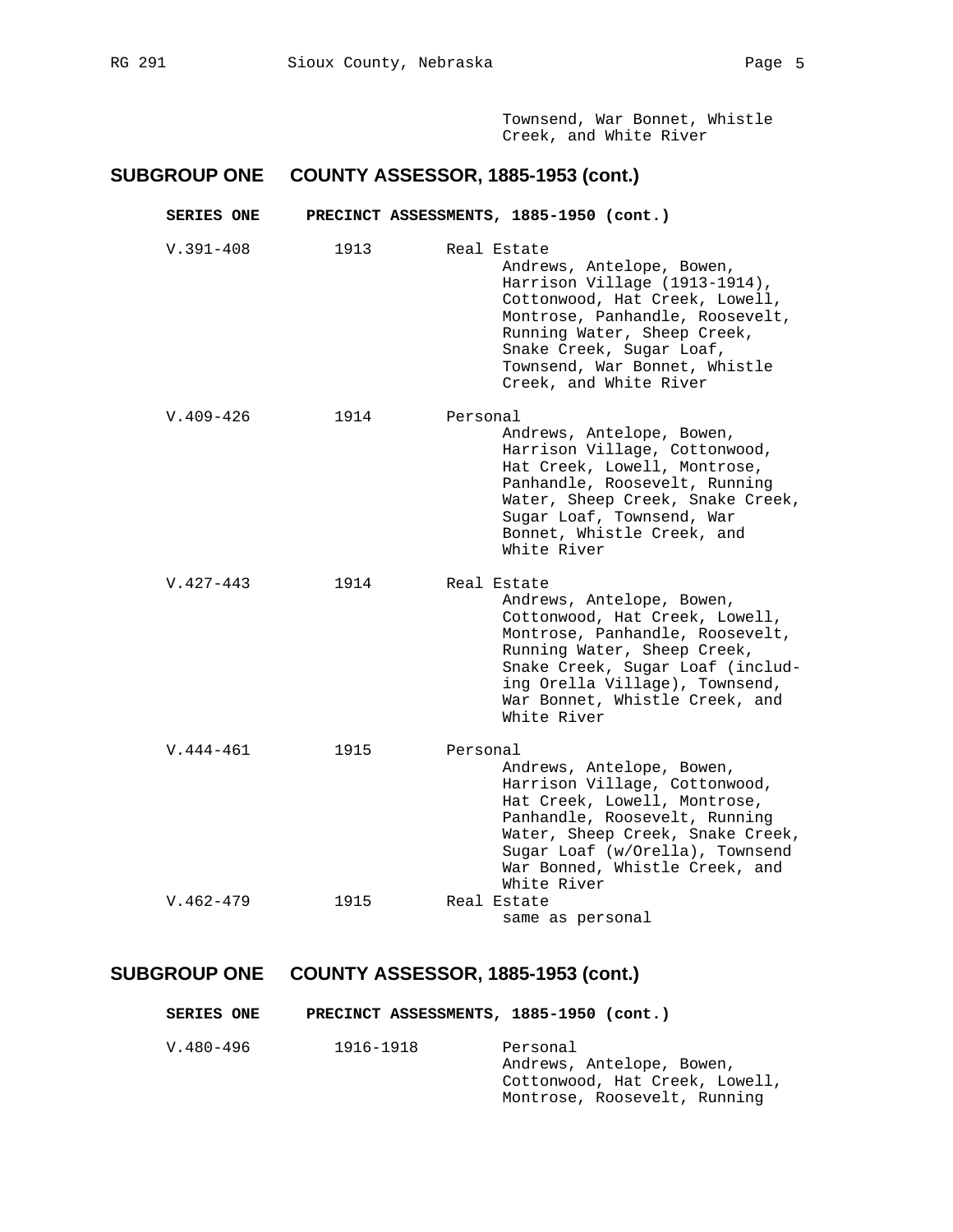|               | V.497-513 1916-1918 |           | Water, Sheep Creek, Snake Creek,<br>Spotted Tail, Sugar Loaf,<br>Townsend, War Bonnet, Whistle<br>Creek, and White River<br>Real Estate - same as personal |
|---------------|---------------------|-----------|------------------------------------------------------------------------------------------------------------------------------------------------------------|
| V.514         | 1921                |           | Recapitulation                                                                                                                                             |
|               | V.515 1928-1929     |           | Recapitulation                                                                                                                                             |
| V.516         | 1930                |           | Personal Assessment & Recapitulation                                                                                                                       |
| $V.517 - 518$ | 1931                |           | Personal & Real Estate                                                                                                                                     |
| V.519         | 1932                | Personal  |                                                                                                                                                            |
| $V.520 - 521$ | 1933                |           | Personal & Real Estate                                                                                                                                     |
| V.522         | 1934-1935           |           | Personal                                                                                                                                                   |
| V.523         | 1934-1935           |           | Real Estate                                                                                                                                                |
| $V.524 - 525$ |                     | 1936-1937 | Personal                                                                                                                                                   |
| V.526         | 1936-1937           |           | Real Estate                                                                                                                                                |
| V.528         | 1938                |           | Personal & Motor Vehicle                                                                                                                                   |
| V.529         | 1939                |           | Personal                                                                                                                                                   |
| V.530         | 1938-1939           |           | Real Estate                                                                                                                                                |
| V.531         | 1940-1944           |           | Personal                                                                                                                                                   |
| V.532         | 1940-1941           |           | Real Estate                                                                                                                                                |
| V.533         | 1942                |           | Personal                                                                                                                                                   |
| V.534         | 1945                |           | Personal                                                                                                                                                   |
| V.535         | 1950                |           | Personal & Motor Vehicle                                                                                                                                   |
|               |                     |           | SERIES TWO REAL ESTATE FIELD NOTES, 1916-1951                                                                                                              |
| B.01          | V.1-8 1916          |           |                                                                                                                                                            |
|               | $V.9-18$            | 1923      | Andrews, Montrose, Panhandle, Running<br>Water, Snake Creek, Spotted Tail,<br>War Bonnet                                                                   |
|               |                     |           | Andrews, Bowen, Lowell, Montrose,<br>Panhandle, Roosevelt, Running Water,<br>Sheep Creek, Townsend, & Whistle<br>Creek                                     |

| SERIES TWO  |           | REAL ESTATE FIELD NOTES, 1916-1951 (cont.)                                                                                           |
|-------------|-----------|--------------------------------------------------------------------------------------------------------------------------------------|
| $V.19-21$   | 1925      |                                                                                                                                      |
| $V.22 - 26$ | 1927      | Lowell, Snake Creek, Townsend                                                                                                        |
| $V.27 - 38$ | 1928-1929 | Roosevelt, Running Water, Sheep Creek<br>Snake Creek, & Whistle Creek                                                                |
|             |           | Bowen, Harrison Village, Hat Creek<br>Highland (2), Lowell, Montrose,<br>Panhandle, Sugar Loaf, Townsend,<br>War Bonnet, White River |
| $V.39 - 44$ | 1931      |                                                                                                                                      |
| $V.45 - 55$ | 1937      | Antelope, Bowen, Hat Creek, Running<br>Water, Sheep Creek, & Whistle Creek                                                           |
|             |           | Andrews, Antelope, Bowen, Cottonwood<br>Montrose, Panhandle, Roosevelt,                                                              |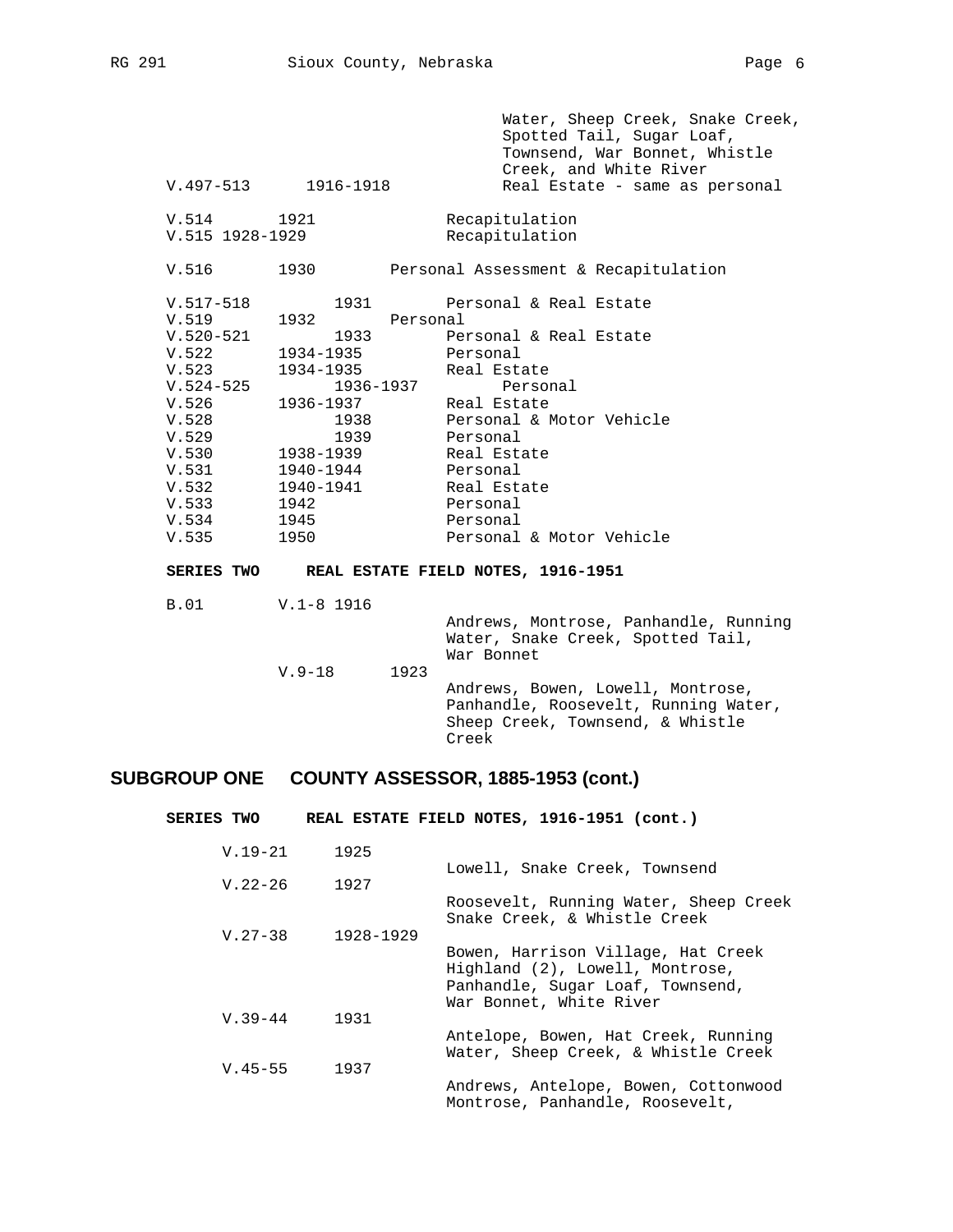Running Water, Sheep Creek, Spotted Tail, & White River<br>1943-1951

 $V.56 - 73$  Andrews, Bowen, Cottonwood, Hat Creek, Highland, Lowell, Montrose, Panhandle, Roosevelt, Running Water, Sheep Creek, Snake Creek, Spotted Tail, Sugar Loaf, Townsend, War Bonnet, Whistle Creek, White River

#### **SERIES THREE MISCELLANEOUS, 1946-1953**

- B.01 Inventory & Appraisal, 1946-1949 (probate)
- V.01-19 Lists of Persons Assessed, 1946-1949 Andrews, Antelope, Bowen, Cottonwood, Hat Creek, Highland, Lowell, Montrose, Panhandle Roosevelt, Running Water, Sheep Creek, Snake Creek, Spotted Tail, Sugar Loaf, Townsend, War Bonnet, Whistle Creek, White River.<br>V.20-21 Lists of Persons Assessed, 1948 Lists of Persons Assessed, 1948 Bowen & Village of Harrison

### **SUBGROUP ONE COUNTY ASSESSOR, 1885-1953 (cont.)**

- **SERIES THREE MISCELLANEOUS, 1946-1953 (cont.)**
	- V.22-41 Lists of Persons Assessed, 1950-1953 Andrews, Antelope, Bowen, Cottonwood, Hat Creek, Harrison Village, Highland, Lowell, Montrose, Panhandle, Roosevelt, Running Water, Sheep Creek, Snake Creek, Spotted Tail, Sugar Loaf, Townsend, War Bonnet, Whistle Creek, White River

## **SUBGROUP TWO COUNTY TREASURER, 1887-1950**

 **SERIES ONE TAX LISTS, 1887-1931** 

| SERIES ONE  | IAX LISTS, 1887-1931                      |
|-------------|-------------------------------------------|
| $V.01-09$   | Tax Lists, 1887-1895 (1 ea.)              |
| $V.10-11$   | Tax Lists, 1894                           |
| $V.12-28$   | Tax Lists, 1895-1911 (1 ea.)              |
| $V.29-32$   | Tax Lists, 1912-1915 (1 ea.)              |
| V.33-34     | Tax Lists, 1916-1917 (1 ea.)              |
| $V.35 - 36$ | Tax Lists, 1918 Personal & Real Estate    |
| $V.37-38$   | Tax Lists, 1919 Personal & Real Estate    |
| $V.39-40$   | Tax Lists, 1920 Personal & Real Estate    |
| $V.41-42$   | Tax Lists, 1921<br>Personal & Real Estate |
| $V.43 - 44$ | Tax Lists, 1922<br>Personal & Real Estate |
| V.45        | Tax List, 1923<br>Land & Lots             |
| $V.46-53$   | Tax Lists, 1924-1931 Real Estate          |

#### **SERIES TWO DELINQUENT TAX LISTS, 1896-1920**

| V.O1 | Delinquent Tax List, 1896 |                                   |
|------|---------------------------|-----------------------------------|
| V.O2 |                           | Delinquent Tax List, 1920 & prior |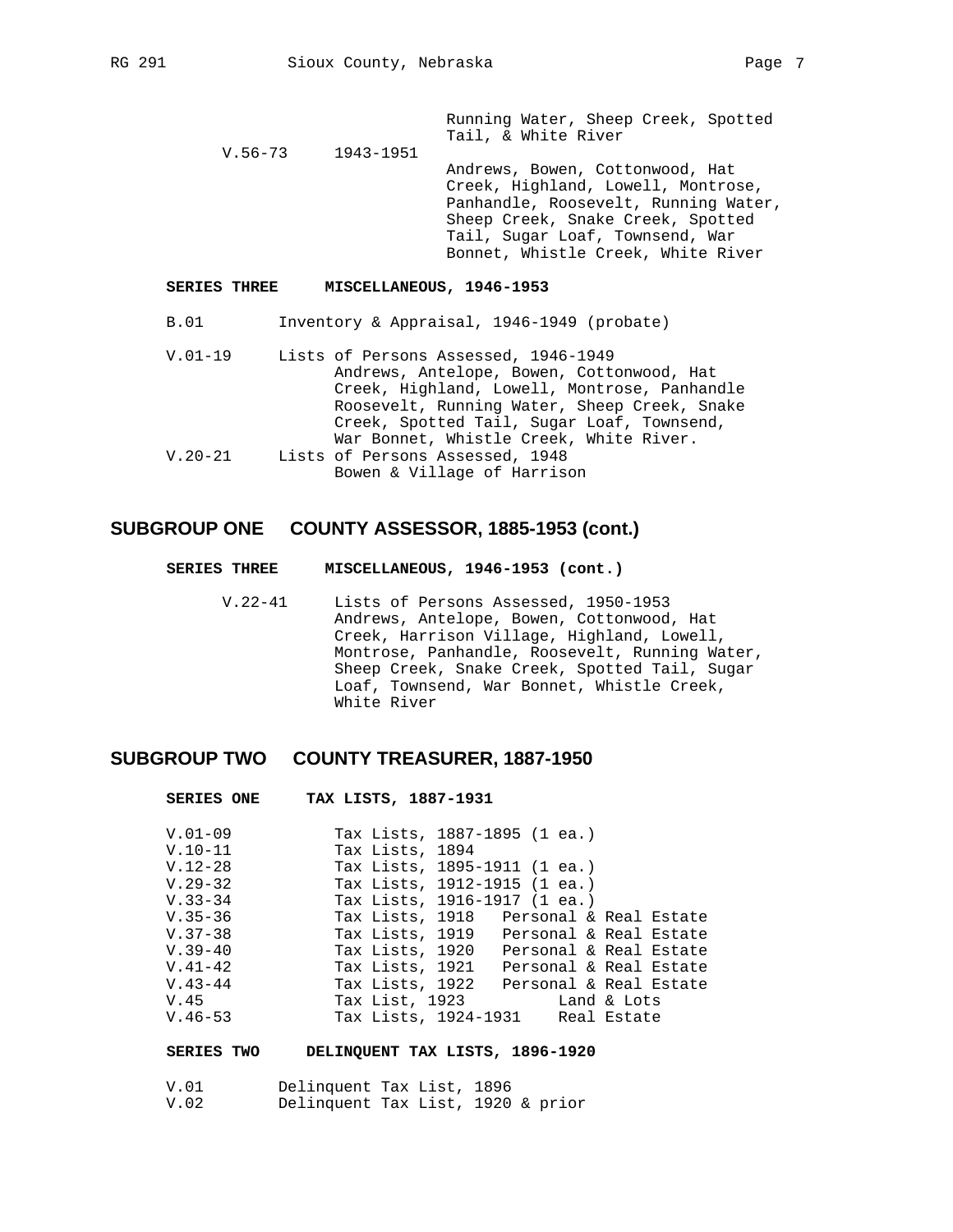**SERIES THREE TAX SALE & REDEMPTION RECORDS, 1888-1927** 

| V.01 | Index to Real Estate Owners & Tax Sale Certificates |
|------|-----------------------------------------------------|
| V.02 | Tax Sale Book A                                     |
|      | $\#1$ (1888) - $\#2458$ (12/4/1916                  |
|      | entries through February 1920                       |
| V.03 | Tax Sale Record #1                                  |
|      | $\#1$ (1/2/1918) - $\#1378$ (5/16/1927)             |
|      | Redemptions through c.1935                          |
| V.04 | Tax Sales, 1897-1903                                |
|      |                                                     |

## **SUBGROUP TWO COUNTY TREASURER, 1887-1950**

**SERIES THREE TAX SALE & REDEMPTION RECORDS, 1888-1927 (cont)** 

| V.O5 | Tax Sales, 1904–1907 |                                    |
|------|----------------------|------------------------------------|
| V.O6 |                      | Tax Sales, 1900-1901 (foreclosure) |

**SERIES FOUR MOTOR VEHICLE TAX LISTS, 1917-1950** 

V.03-05 Motor Vehicle Tax Lists, 1948-1950

#### **SERIES FIVE SPECIAL ASSESSMENTS**

The archives holds no records for this series.

### **SERIES SIX SCHOOL LAND RECORDS**

| V. 01             | School Land Leases, 1888-1918 (#1-#629)       |
|-------------------|-----------------------------------------------|
| V. 02             | School Land Leases, 1918-1935 (#13227-#65918) |
| V.03              | School Land Sale Ledger, $1891-1914$ (#1-#17) |
| $\mathbf{v}$ . 04 | School Land Abstract, T24-R53W--T28-58W       |

### **SUBGROUP THREE COUNTY BOARD OF COMMISSIONERS**

The Archives holds no records for this subgroup.

### **SUBGROUP FOUR COUNTY CLERK, 1888-1945**

SERIES ONE MARRIAGE RECORDS Microfilm, Reference Room Reel 1, (#27, 702) Index Book A thru Book C, Page 490 (1887-1936)

 Reel 2 (MP #4219) Book/Volume C (#388), Page 490, Feb. 18, 1935 thru Book/Volume E (#1578), Page 557, August 18, 1986

**SERIES TWO ELECTION RECORDS, 1924-1944**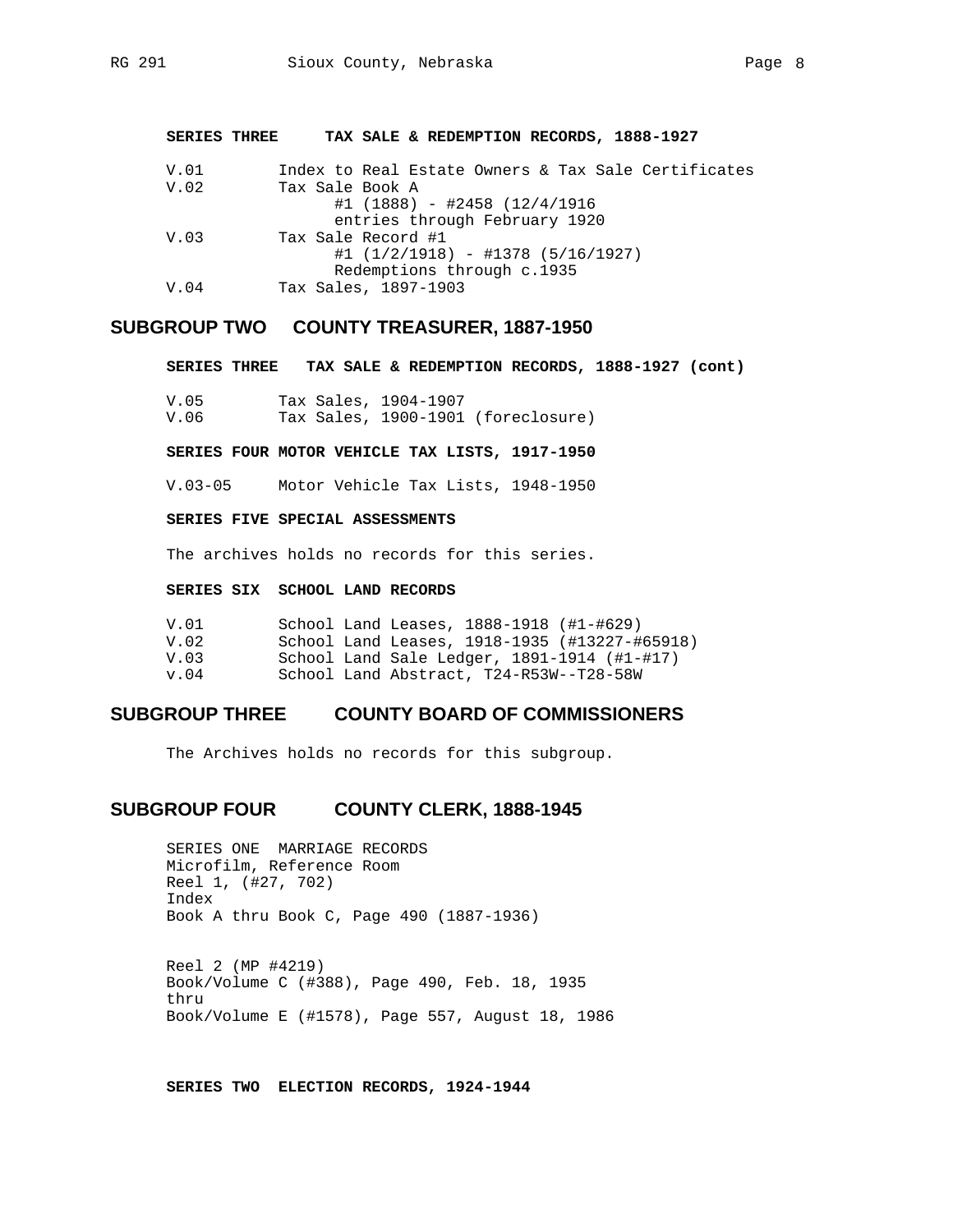#### **SERIES THREE BOND RECORDS**

The Archives holds no records for this series.

### **SUBGROUP FOUR COUNTY CLERK, 1888-1945 (cont.)**

**SERIES FOUR PROFESSIONAL REGISTERS, 1888-1945** 

| Dentist Record, 1888-1915<br>V.01 |  |
|-----------------------------------|--|
|-----------------------------------|--|

- V.02 Embalmer's Record, 1912-1922
- V.03 Optometry Record, 1922-1945

#### **SERIES FIVE BRAND AND ESTRAY RECORDS**

The archives holds no records for this series.

#### **SERIES SIX MISCELLANY, 1917-1919**

V.01 Motor Vehicle Registrations, 1917-1919

## **SUBGROUP FIVE REGISTER OF DEEDS**

The Archives holds no records for this subgroup.

## **SUBGROUP SIX COUNTRY COURT**

The Archives holds no records for this subgroup.

### **SUBGROUP SEVEN DISTRICT COURT, 1887-1928**

**SERIES ONE NATURALIZATION RECORDS, 1887-1928**  Reel 1 #30510 Vol. 1 Declaration of Intent v.A, 1887-1906<br>Vol. 2 Declaration of Intent v.2, 1906-1927 Vol. 2 Declaration of Intent v.2, 1906-1927<br>Vol. 3 Certificate of Citizenship v.A, 1888 Vol. 3 Certificate of Citizenship v.A, 1888-1903<br>Vol. 4 Naturalization Record v.A, 1904-1906 Vol. 4 Maturalization Record v.A, 1904-1906<br>Vol. 5 Petition and Declaration v.1, 1906-1 Vol. 5 Petition and Declaration v.1, 1906-1912<br>Vol. 6 Petition and Declaration v.2, 1912-1928 Petition and Declaration v.2, 1912-1928 Reel 2 #30511 Vol. 7 Receipts for Certificates, 1907-1910 Vol. 8 Receipts for Certificates, 1910 Vol. 9 Receipts for Certificates, 1911 Vol. 10 Receipts for Certificates, 1911-1913